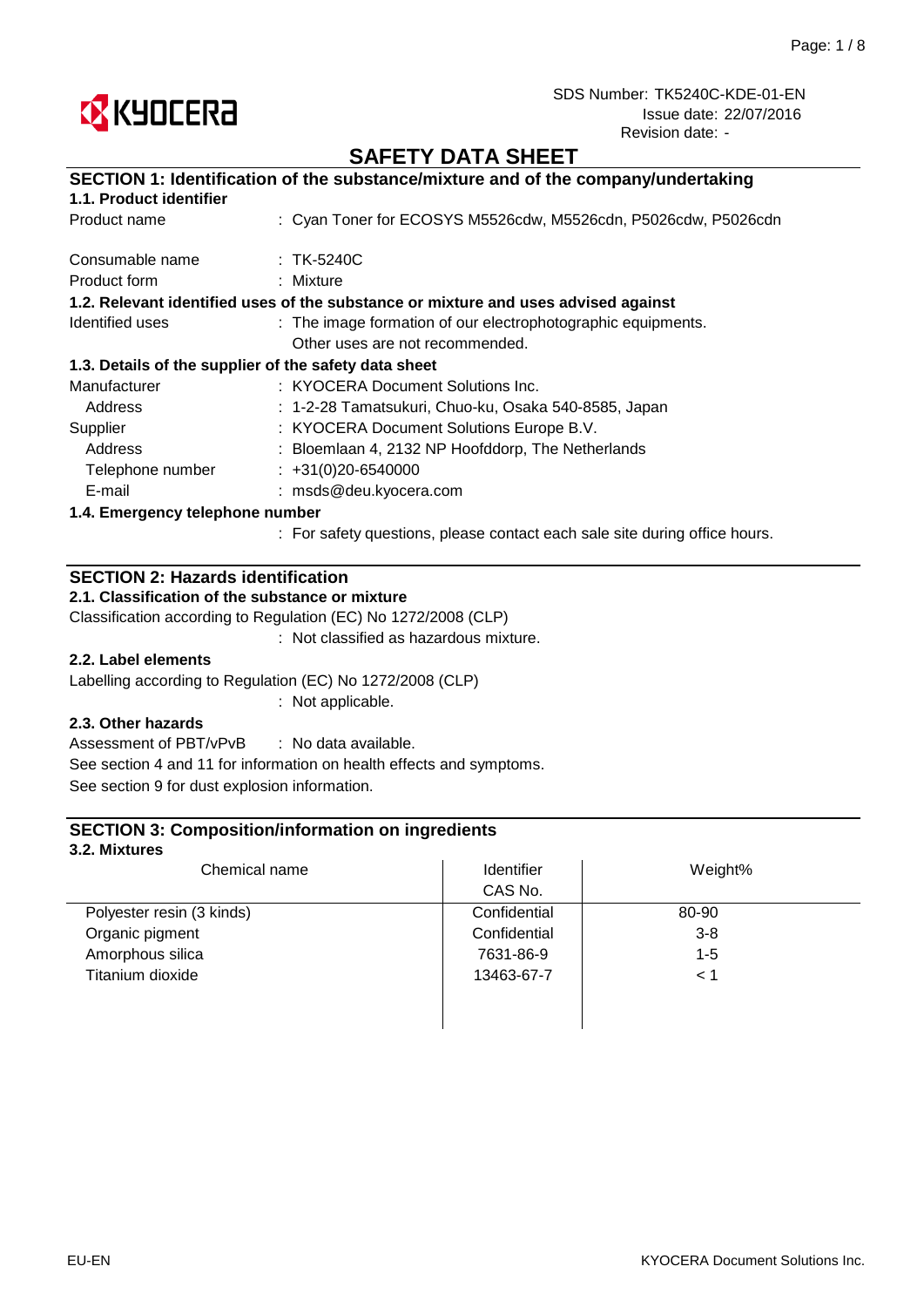

# **SAFETY DATA SHEET**

| <b>SECTION 5: Firefighting measures</b><br>54 Evtinguiching modia                      |                                                                                                           |  |  |  |  |
|----------------------------------------------------------------------------------------|-----------------------------------------------------------------------------------------------------------|--|--|--|--|
|                                                                                        | : No additional information available.                                                                    |  |  |  |  |
|                                                                                        | 4.3. Indication of any immediate medical attention and special treatment needed                           |  |  |  |  |
| Ingestion                                                                              | : Use of this product as intended does not result in ingestion.                                           |  |  |  |  |
| Eye contact                                                                            | : May cause transient eye irritation.                                                                     |  |  |  |  |
| Skin contact                                                                           | : Unlikely to cause skin irritation.                                                                      |  |  |  |  |
|                                                                                        | Use of this product as intended does not result in prolonged inhalation of<br>excessive toner dusts.      |  |  |  |  |
| Potential health effects and symptoms<br>Inhalation                                    | : Prolonged inhalation of excessive dusts may cause lung damage.                                          |  |  |  |  |
|                                                                                        | 4.2. Most important symptoms and effects, both acute and delayed                                          |  |  |  |  |
|                                                                                        | Seek medical treatment if necessary.                                                                      |  |  |  |  |
| Ingestion                                                                              | : Rinse out the mouth. Drink one or two glasses of water to dilute.                                       |  |  |  |  |
| Eye Contact                                                                            | : Flush with water immediately and see a doctor if irritating.                                            |  |  |  |  |
| <b>Skin Contact</b>                                                                    | : Wash with soap and water.                                                                               |  |  |  |  |
|                                                                                        | Consult a doctor in case of such symptoms as coughing.                                                    |  |  |  |  |
| Inhalation                                                                             | : Remove from exposure to fresh air and gargle with plenty of water.                                      |  |  |  |  |
| <b>SECTION 4: First aid measures</b><br>4.1. Description of first aid measures         |                                                                                                           |  |  |  |  |
|                                                                                        |                                                                                                           |  |  |  |  |
|                                                                                        | See section 16 for the full text of the H statements declared above.                                      |  |  |  |  |
|                                                                                        | : None.                                                                                                   |  |  |  |  |
|                                                                                        | (4) Substance which are included in the list established in accordance with Article 59(1) of REACH (SVHC) |  |  |  |  |
|                                                                                        | : None.                                                                                                   |  |  |  |  |
|                                                                                        | (3) Substance which are PBT or vPvB in accordance with the criteria set out in Annex XIII of REACH        |  |  |  |  |
|                                                                                        | (2) Substance which are assigned Community workplace exposure limits<br>: None.                           |  |  |  |  |
|                                                                                        | $:$ None.                                                                                                 |  |  |  |  |
| (1) Substance which present a health or environmental hazard within the meaning of CLP |                                                                                                           |  |  |  |  |
| Information of Ingredients                                                             |                                                                                                           |  |  |  |  |

| 5.1. Extinguishing media                                   |                                                                                           |
|------------------------------------------------------------|-------------------------------------------------------------------------------------------|
| Suitable extinguishing media                               | : Water spray, foam, powder, $CO2$ or dry chemical.                                       |
| Unsuitable extinguishing media                             | : None specified.                                                                         |
| 5.2. Special hazards arising from the substance or mixture |                                                                                           |
| Hazardous combustion products                              | : Carbon dioxide. Carbon monoxide.                                                        |
| 5.3. Advice for firefighters                               |                                                                                           |
| Fire-fighting procedures                                   | : Pay attention not to blow away dust.                                                    |
|                                                            | Drain water off around and decrease the atmosphere temperature to<br>extinguish the fire. |
| Protective equipment for firefighters                      | : None specified.                                                                         |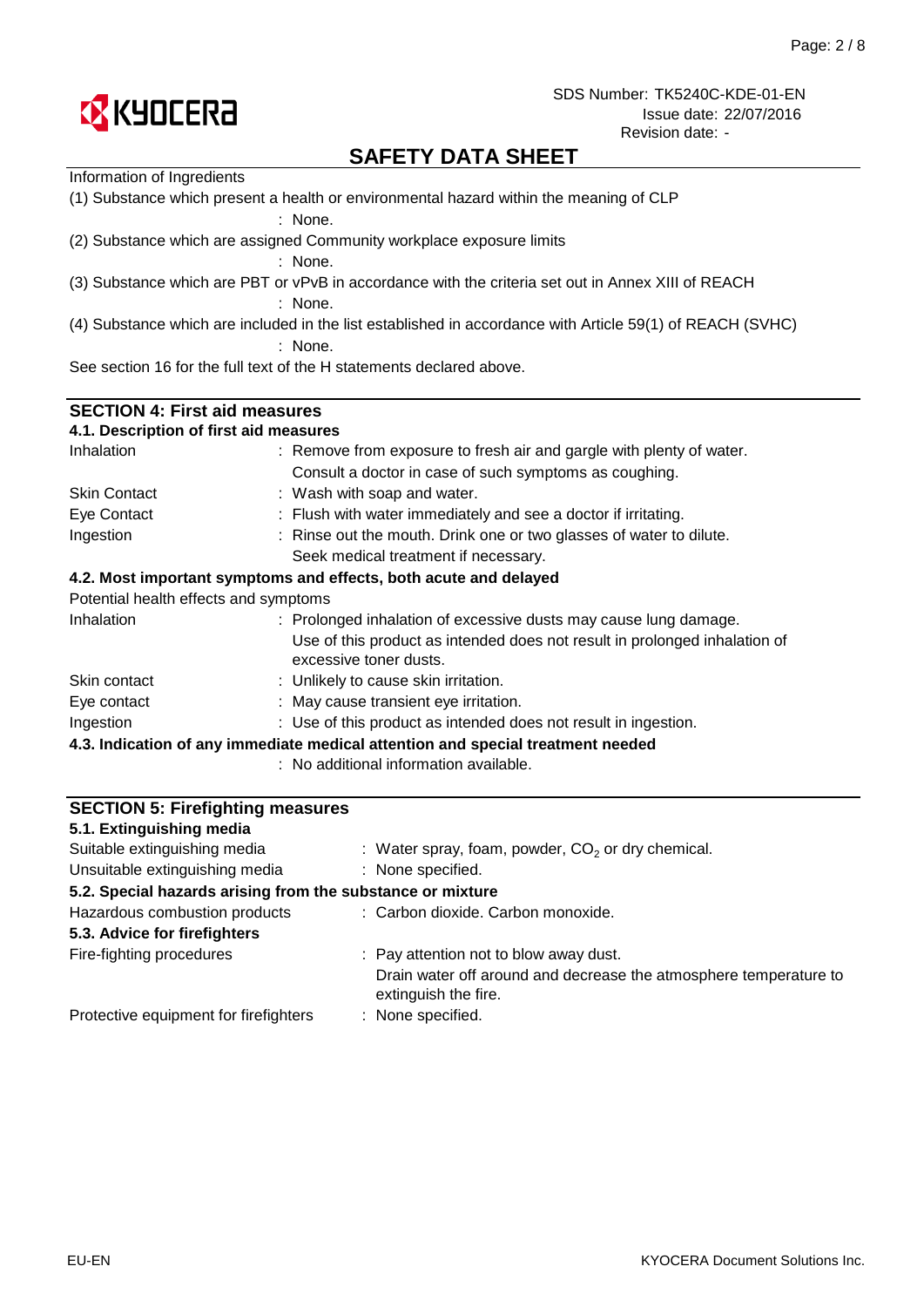

# **SAFETY DATA SHEET**

### **SECTION 6: Accidental release measures**

|  |  |  |  |  |  | 6.1. Personal precautions, protective equipment and emergency procedures |
|--|--|--|--|--|--|--------------------------------------------------------------------------|
|--|--|--|--|--|--|--------------------------------------------------------------------------|

: Avoid inhalation, ingestion, eye and skin contact in case of accidental release. Avoid formation of dust. Provide adequate ventilation.

#### **6.2. Environmental precautions**

: Do not allow to enter into surface water or drains.

#### **6.3. Methods and material for containment and cleaning up**

Method for cleaning up exclosive of the released powder not to blow away and wipe up with a wet cloth.

#### **6.4. Reference to other sections**

See section 13 for disposal information.

| <b>SECTION 7: Handling and storage</b>                                                                                                                  |
|---------------------------------------------------------------------------------------------------------------------------------------------------------|
| 7.1. Precautions for safe handling                                                                                                                      |
| : Do not attempt to force open or destroy the toner container or unit.                                                                                  |
| See installation guide of this product.                                                                                                                 |
| 7.2. Conditions for safe storage, including any incompatibilities                                                                                       |
| : Keep the toner container or unit tightly closed and store in a cool, dry and dark<br>place keeping away from fire. Keep out of the reach of children. |
| 7.3. Specific end use(s)                                                                                                                                |
| $\therefore$ No additional information available.                                                                                                       |
| <b>SECTION 8: Exposure controls/personal protection</b><br>8.1. Control parameters                                                                      |
| (Reference data)                                                                                                                                        |
| US ACGIH Threshold Limit Values<br>(TWA)                                                                                                                |

Titanium dioxide: 10 mg/m<sup>3</sup> Particles: 10 ㎎/㎥ (Inhalable particles), 3 ㎎/㎥ (Respirable particles)

### US OSHA PEL (TWA)

Particles: 15 ㎎/㎥ (Total dust), 5 ㎎/㎥ (Respirable fraction) Amorphous silica: 80 mg/m<sup>3</sup>/%SiO<sub>2</sub> Titanium dioxide: 15 ㎎/㎥ (Total dust)

EU Occupational exposure limits : Directive 2000/39/EC, 2006/15/EC and 2009/161/EU Not listed.

| TVUL IISLUU.                     |                                                                                                                                    |
|----------------------------------|------------------------------------------------------------------------------------------------------------------------------------|
| 8.2. Exposure controls           |                                                                                                                                    |
| Appropriate engineering controls | : Special ventilator is not required under normal intended use.<br>Use in a well ventilated area.                                  |
| Personal protective equipment    | : Respiratory protection, eye protection, hand protection, skin and body<br>protection are not required under normal intended use. |
| Environmental exposure controls  | : No additional information available.                                                                                             |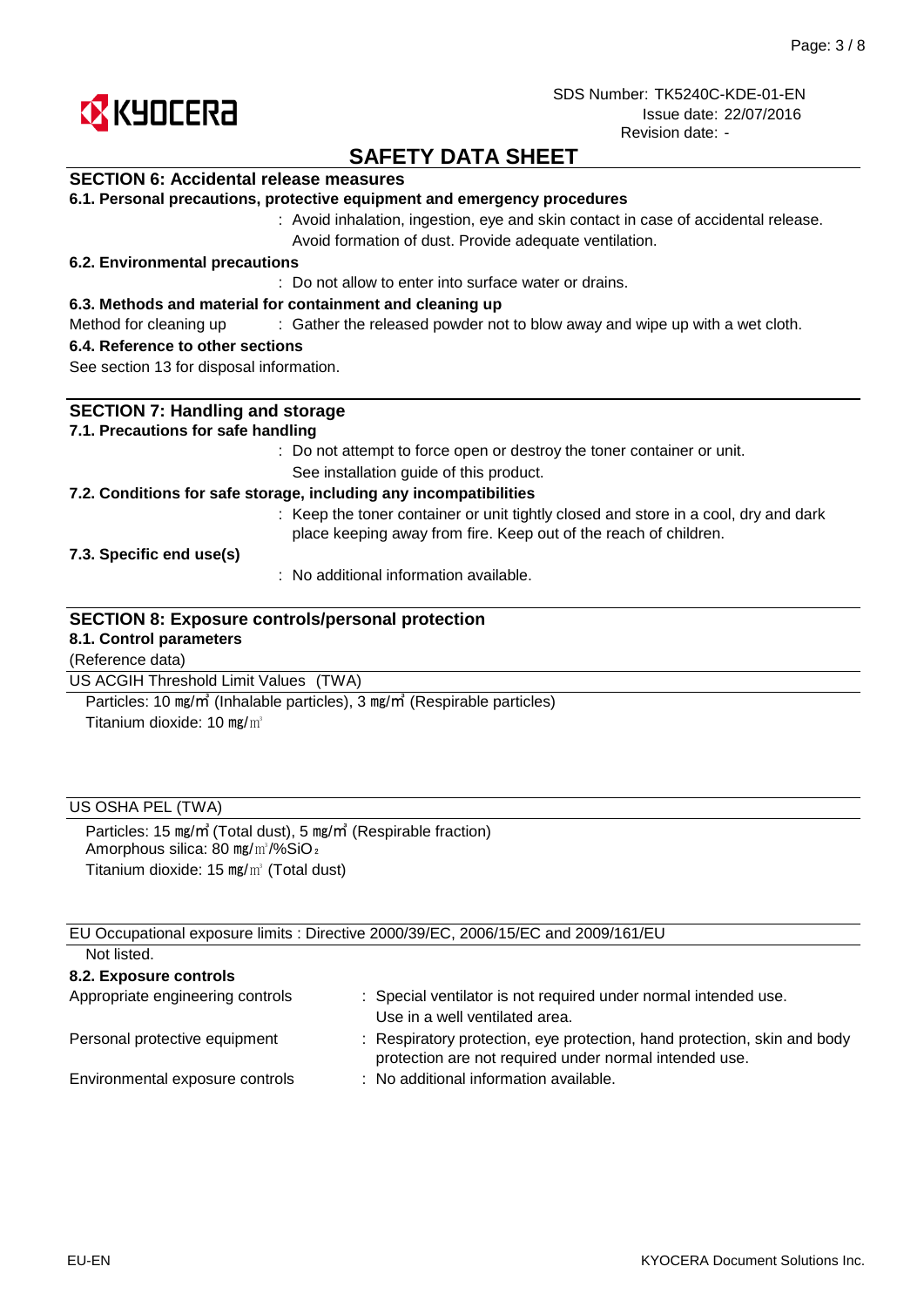

# **SAFETY DATA SHEET**

## **SECTION 9: Physical and chemical properties**

**9.1. Information on basic physical and chemical properties**

|  | Appearance |
|--|------------|
|--|------------|

| Physical state                                  | $:$ Solid.                   |                                                                                |
|-------------------------------------------------|------------------------------|--------------------------------------------------------------------------------|
|                                                 | (Fine powder)                |                                                                                |
| Color                                           | : Cyan.                      |                                                                                |
| Odor                                            | : Odorless.                  |                                                                                |
| Odor threshold                                  | : No data available.         |                                                                                |
| рH                                              | : No data available.         |                                                                                |
| Melting point                                   | : 100-120 $^{\circ}$ C       | (Toner)                                                                        |
| Boiling point                                   | : No data available.         |                                                                                |
| Flash point                                     | : No data available.         |                                                                                |
| Evaporation rate                                | : No data available.         |                                                                                |
| Flammability (solid, gas)                       | : No data available.         |                                                                                |
| Upper/lower flammability or explosive<br>limits | : No data available.         |                                                                                |
| Vapour pressure                                 | : No data available.         |                                                                                |
| Vapour density                                  | : No data available.         |                                                                                |
| Relative density                                | : 1.2-1.4 $g/cm^{3}$         | (Toner)                                                                        |
| Solubility(ies)                                 | : Almost insoluble in water. |                                                                                |
| Partition coefficient: n-octanol/water          | : No data available.         |                                                                                |
| Auto-ignition temperature                       | : No data available.         |                                                                                |
| Decomposition temperature                       | : No data available.         |                                                                                |
| Viscosity                                       | : No data available.         |                                                                                |
| <b>Explosive properties</b>                     | : No data available.         |                                                                                |
| Oxidising properties                            | : No data available.         |                                                                                |
| 9.2. Other information                          |                              |                                                                                |
| Dust explosion properties                       |                              | : Dust explosion is improbable under normal intended use.                      |
|                                                 |                              | ويطلق والمتلأل والكالم والمواجر المتواصل والمتحدث والمتحدث والمتحدود والمتحدود |

Experimental explosiveness of toner is classified into the same rank such kind of powder as flour, dry milk and resin powder according to the pressure rising speed.

| <b>SECTION 10: Stability and reactivity</b> |                                                                      |
|---------------------------------------------|----------------------------------------------------------------------|
| 10.1. Reactivity                            | : No data available.                                                 |
| 10.2. Chemical stability                    | : This product is stable under normal conditions of use and storage. |
| 10.3. Possibility of hazardous reactions    |                                                                      |
|                                             | : Hazardous reactions will not occur.                                |
| 10.4. Conditions to avoid                   | : None specified.                                                    |
| 10.5. Incompatible materials                | : None specified.                                                    |
| 10.6. Hazardous decomposition products      |                                                                      |
|                                             | : Hazardous decomposition products are not to be produced.           |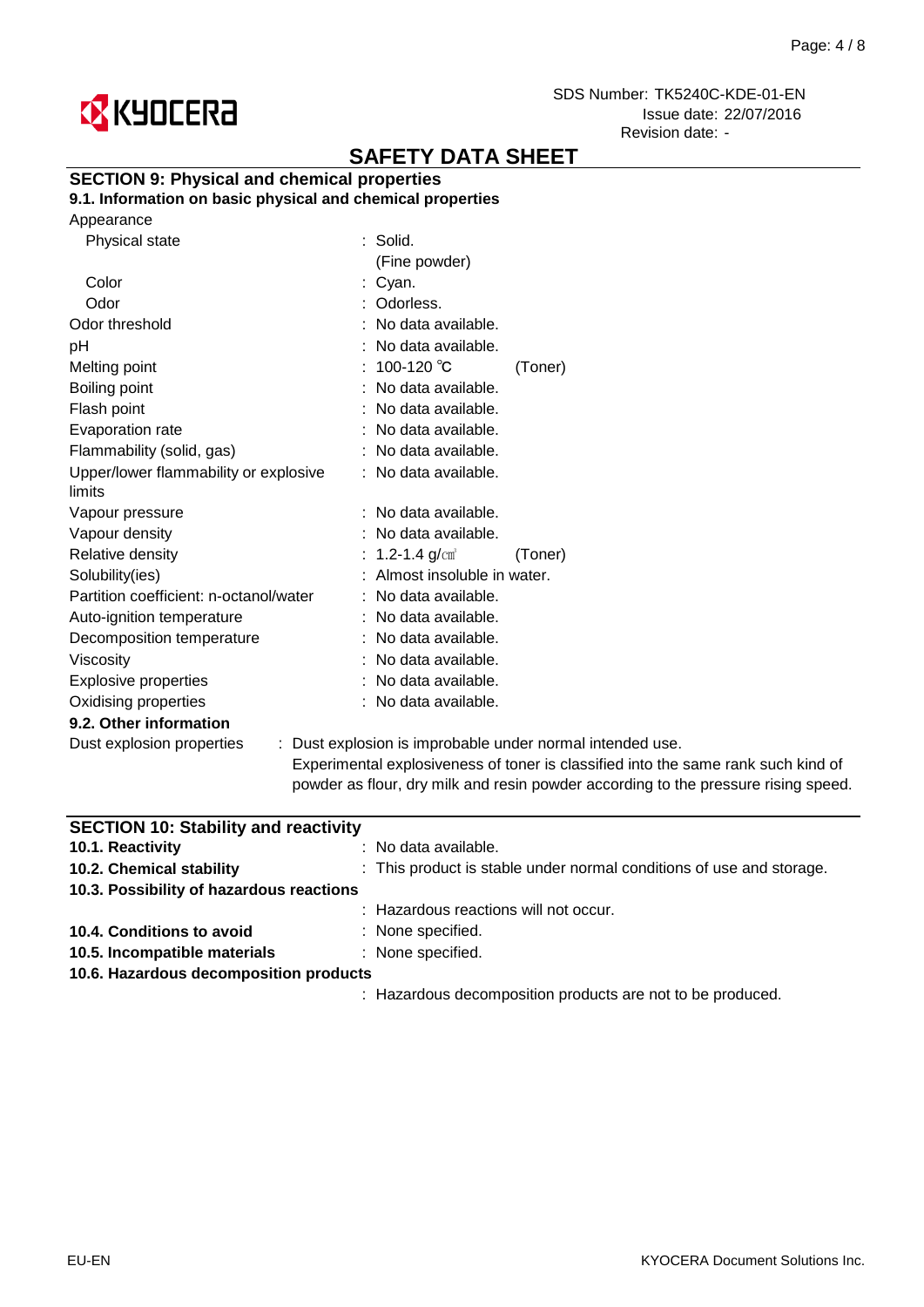

# **SAFETY DATA SHEET**

## **SECTION 11: Toxicological information**

### **11.1. Information on toxicological effects**

Based on available data, the classification criteria listed below are not met.

| $\therefore$ > 2000 mg/kg (rat)<br>(Based on test result of similar product.) (Toner)                                                                                                                    |
|----------------------------------------------------------------------------------------------------------------------------------------------------------------------------------------------------------|
| : No data available.<br>(Toner)                                                                                                                                                                          |
| $:$ > 5.10 mg/l (rat)<br>(Based on test result of similar product.) (Toner)                                                                                                                              |
|                                                                                                                                                                                                          |
| : Non-irritant (rabbit)<br>(Based on test result of similar product.) (Toner)                                                                                                                            |
|                                                                                                                                                                                                          |
| Serious eye damage/irritation                                                                                                                                                                            |
| : Mild irritant (rabbit)<br>(Based on test result of similar product.) (Toner)                                                                                                                           |
| Respiratory or skin sensitisation                                                                                                                                                                        |
| : Non-sensitiser (mouse)                                                                                                                                                                                 |
| (Based on test result of similar product.) (Toner)                                                                                                                                                       |
|                                                                                                                                                                                                          |
| : Ames Test is Negative.<br>(Toner)                                                                                                                                                                      |
|                                                                                                                                                                                                          |
| : No mutagen, according to MAK, TRGS905 and (EC) No 1272/2008 Annex VI.                                                                                                                                  |
| : No carcinogen or potential carcinogen according to IARC, Japan Association on<br>Industrial Health, ACGIH, EPA, OSHA, NTP, MAK, California Proposition 65,<br>TRGS 905 and (EC) No 1272/2008 Annex VI. |
|                                                                                                                                                                                                          |
|                                                                                                                                                                                                          |

The IARC reevaluated titanium dioxide as a Group 2B carcinogen (possibly carcinogenic to humans) as the result of inhalation exposure test in rats. But, oral/skin test does not show carcinogenicity. (\*2) In the animal chronic inhalation studies for titanium dioxide, the lung tumor was observed in only rats. It is estimated that this is attributed to the overload of rat's lung clearance mechanism (overload phenomenon). (\*3) The inhalation of excessive titanium dioxide dose not occur in normal use of this product. Also, epidemiological studies to date have not revealed any evidence of the relation between occupational exposure to titanium dioxide and respiratory tract diseases.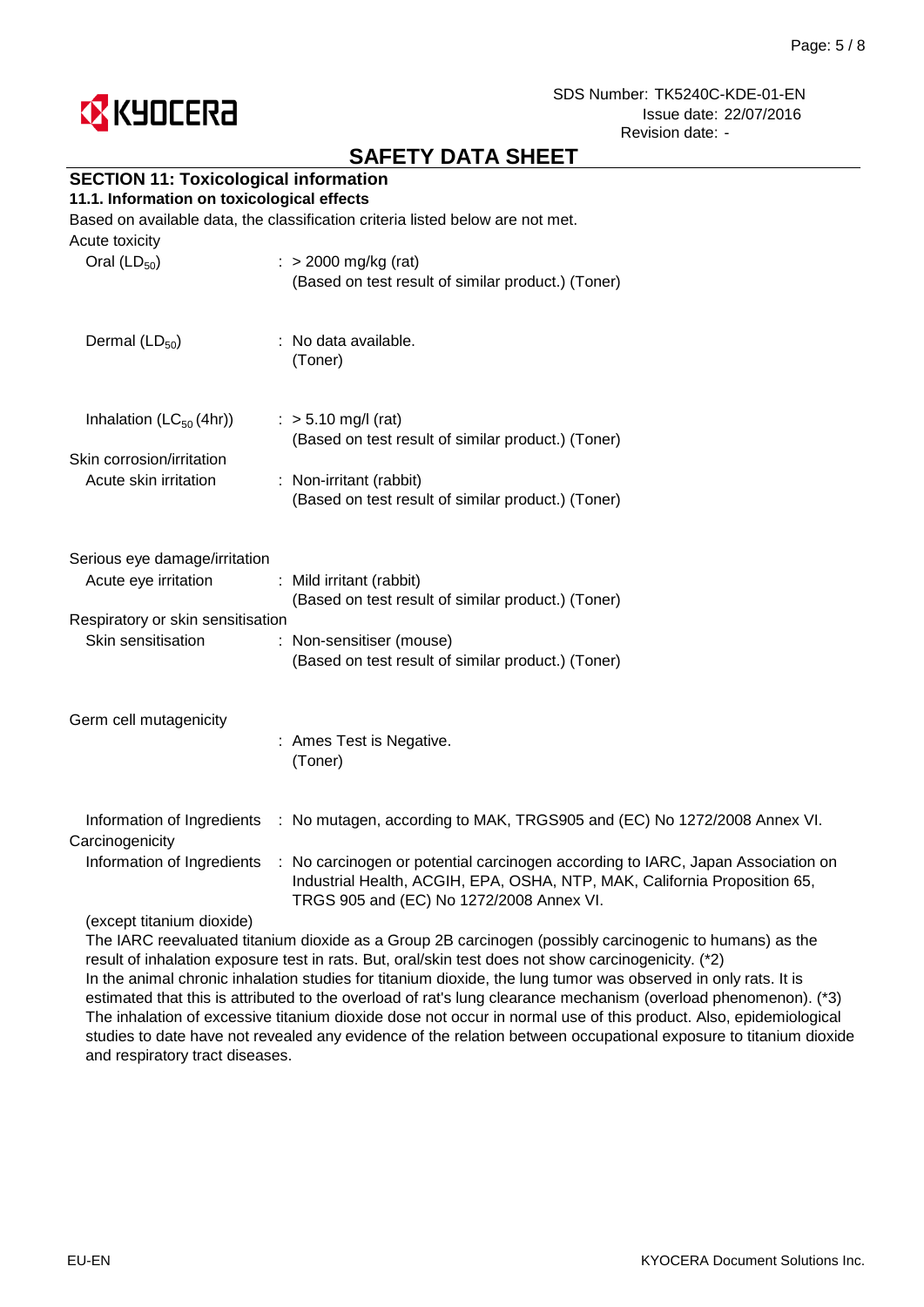

# **SAFETY DATA SHEET**

| Reproductive toxicity                     |                                                                                                                                                                                                                                                                                                                                                                                                                                                                                                                   |
|-------------------------------------------|-------------------------------------------------------------------------------------------------------------------------------------------------------------------------------------------------------------------------------------------------------------------------------------------------------------------------------------------------------------------------------------------------------------------------------------------------------------------------------------------------------------------|
| Information of Ingredients                | : No reproductive toxicant according to MAK, California Proposition 65, TRGS905<br>and (EC) No 1272/2008 Annex VI.                                                                                                                                                                                                                                                                                                                                                                                                |
| STOT-single exposure                      | : No data available.                                                                                                                                                                                                                                                                                                                                                                                                                                                                                              |
| STOT-repeated exposure                    | : No data available.                                                                                                                                                                                                                                                                                                                                                                                                                                                                                              |
| Aspiration hazard                         | : No data available.                                                                                                                                                                                                                                                                                                                                                                                                                                                                                              |
| Chronic effects                           | : In a study in rats by chronic inhalation exposure to a typical toner, a mild to<br>moderate degree of lung fibrosis was observed in 92% of the rats in the high<br>concentration (16 mg/m <sup>2</sup> ) exposure group, and a minimal to mild degree of fibrosis<br>was noted in 22% of the animal in the middle $(4 \text{ mg/m}^3)$ exposure group. (*1)<br>But no pulmonary change was reported in the lowest $(1 \text{ mg/m}^3)$ exposure group, the<br>most relevant level to potential human exposures. |
| Other information                         | : No data available.                                                                                                                                                                                                                                                                                                                                                                                                                                                                                              |
| <b>SECTION 12: Ecological information</b> |                                                                                                                                                                                                                                                                                                                                                                                                                                                                                                                   |
| 12.1. Toxicity                            | : No data available.                                                                                                                                                                                                                                                                                                                                                                                                                                                                                              |
| 12.2. Persistence and degradability       | : No data available.                                                                                                                                                                                                                                                                                                                                                                                                                                                                                              |
| 12.3. Bioaccumulative potential           | : No data available.                                                                                                                                                                                                                                                                                                                                                                                                                                                                                              |
| 12.4. Mobility in soil                    | : No data available.                                                                                                                                                                                                                                                                                                                                                                                                                                                                                              |

**12.5. Results of PBT and vPvB assessment**

| . |  | $\mathbf{r}$ . The set of the set of the set of $\mathbf{r}$ |  |
|---|--|--------------------------------------------------------------|--|
|   |  | : No data available.                                         |  |

# **12.6. Other adverse effects** : No additional information available.

## **SECTION 13: Disposal considerations**

### **13.1. Waste treatment methods**

: Do not attempt to incinerate the toner container or unit and the waste toner yourself. Dangerous sparks may cause burn.

Any disposal practice should be done under conditions which meet local, state and federal laws and regulations relating to waste (contact local or state environmental agency for specific rules).

### **SECTION 14: Transport information**

| 14.1. UN number                  | : None. |
|----------------------------------|---------|
| 14.2. UN proper shipping name    | : None. |
| 14.3. Transport hazard class(es) | : None. |

- **14.3. Transport hazard class(es)**
- : None. **14.4. Packing group**
- : None. **14.6. Special precautions for user 14.5. Environmental hazards**

: No additional information available.

**14.7. Transport in bulk according to Annex II of MARPOL73/78 and the IBC Code**

: Not applicable.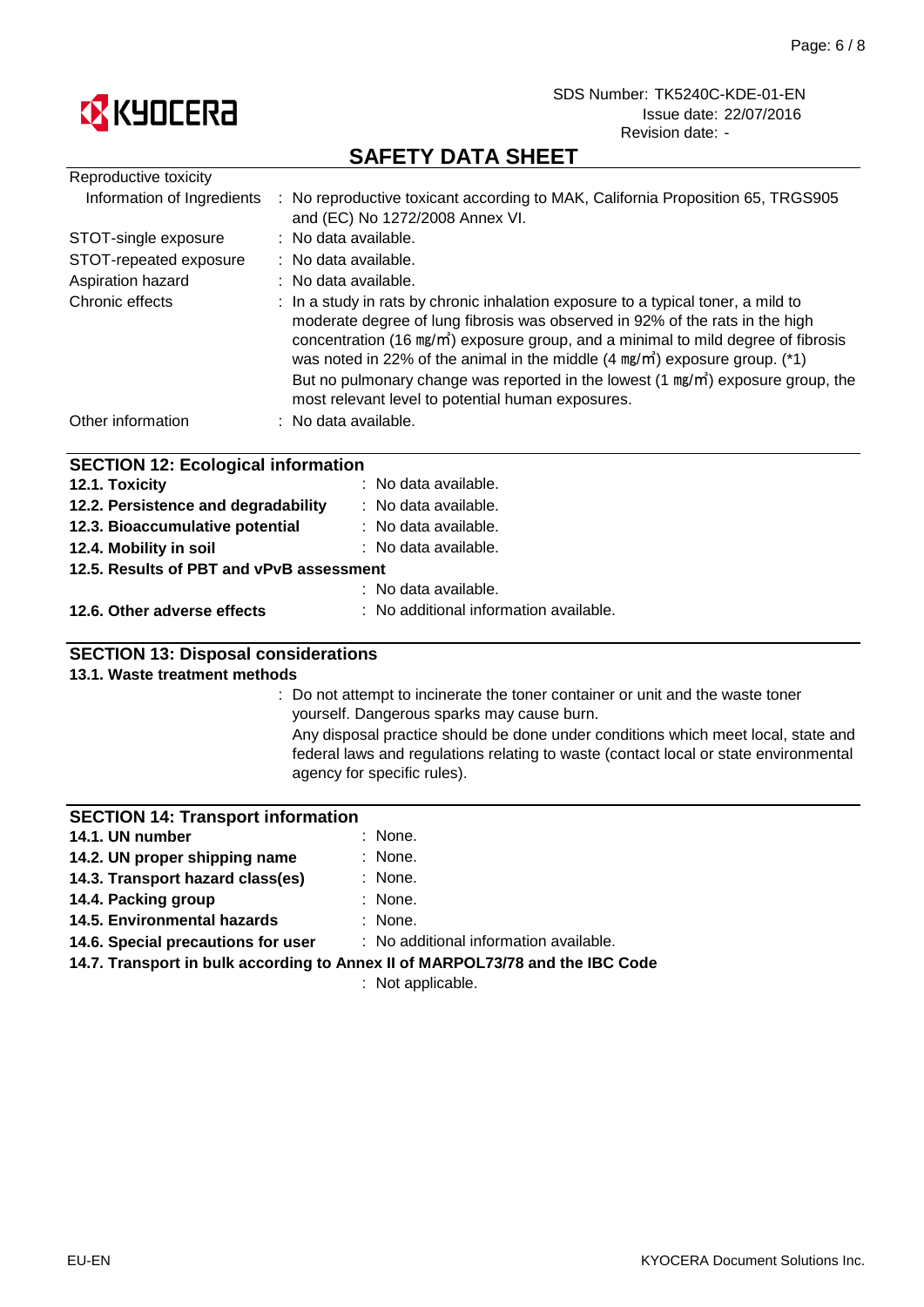

# **SAFETY DATA SHEET**

### **SECTION 15: Regulatory information**

| 15.1. Safety, health and environmental regulations/legislation specific for the substance or mixture                   |
|------------------------------------------------------------------------------------------------------------------------|
| EU regulations                                                                                                         |
| Regulation (EC) No 1005/2009 on substances that deplete the ozone layer, Annex I and Annex II<br>: Not listed.         |
| Regulation (EC) No 850/2004 on persistent organic pollutants, Annex I as amended<br>: Not listed.                      |
| Regulation (EC) No 689/2008 concerning the export and import of dangerous chemicals, Annex I and Annex V<br>as amended |
| $:$ Not listed.                                                                                                        |
| Regulation (EC) No 1907/2006, REACH Annex XVII as amended (Restrictions on use)<br>: Not listed.                       |
| Regulation (EC) No 1907/2006, REACH Annex XIV as amended (Authorisations)<br>: Not listed.                             |
| US regulations                                                                                                         |
| All ingredients in this product comply with order under TSCA.                                                          |
| Canada regulations                                                                                                     |
| This product is not a WHMIS-controlled product, since we consider it as a Manufactured article.                        |
| 15.2. Chemical safety assessment                                                                                       |

: No data available.

### **SECTION 16: Other information**

To the best of our knowledge, the information contained herein is accurate. However, we cannot assume any liability whatsoever for the accuracy or completeness of the information contained herein.

The contents and format of this SDS are in accordance with Regulation (EC) No 1907/2006, Annex II as amended by Regulation (EU) No 453/2010 with respect to SDSs.

| Revision information                        | $\mathbb{R}^n$                                                                                                            |
|---------------------------------------------|---------------------------------------------------------------------------------------------------------------------------|
| Version                                     | : 01                                                                                                                      |
| Full text of H statements under sections 3. |                                                                                                                           |
|                                             | : Not applicable.                                                                                                         |
| Abbreviations and acronyms                  |                                                                                                                           |
| <b>PBT</b>                                  | : Persistent, Bioaccumulative and Toxic                                                                                   |
| vPvB                                        | : Very Persistent and Very Bioaccumulative                                                                                |
| <b>SVHC</b>                                 | : Substances of Very High Concern                                                                                         |
| <b>CAS</b>                                  | <b>Chemical Abstracts Service</b>                                                                                         |
| <b>ACGIH</b>                                | : American Conference of Governmental Industrial Hygienists                                                               |
|                                             | 2013 TLVs and BEIs (Threshold Limit Values for Chemical Substances and<br>Physica Agents and Biological Exposure Indices) |
| <b>OSHA</b>                                 | : Occupational Safety and Health Administration (29 CFR Part 1910 Subpart Z)                                              |
| <b>TWA</b>                                  | : Time Weighted Average                                                                                                   |
| <b>PEL</b>                                  | : Permissible Exposure Limits                                                                                             |
| UN                                          | : United Nations                                                                                                          |
| <b>IARC</b>                                 | : International Agency for Research on Cancer                                                                             |
|                                             | (IARC Monographs on the Evaluations of Carcinogenic Risks to Humans)                                                      |
| <b>EPA</b>                                  | : Environmental Protection Agency (Integrated Risk Information System) (US)                                               |
| <b>NTP</b>                                  | : National Toxicology Program (Report on Carcinogens) (US)                                                                |
| <b>MAK</b>                                  | : Maximale Arbeitsplatz-Konzentrationen (List of MAK and BAT Values 2011)                                                 |
|                                             | (DFG: Deutsche Forschungsgemeinschaft)                                                                                    |
| Proposition 65                              | : California, Safe Drinking Water and Toxic Enforcement Act of 1986                                                       |
| <b>TRGS905</b>                              | Technische Regeln für Gefahrstoffe (Deutschland)                                                                          |